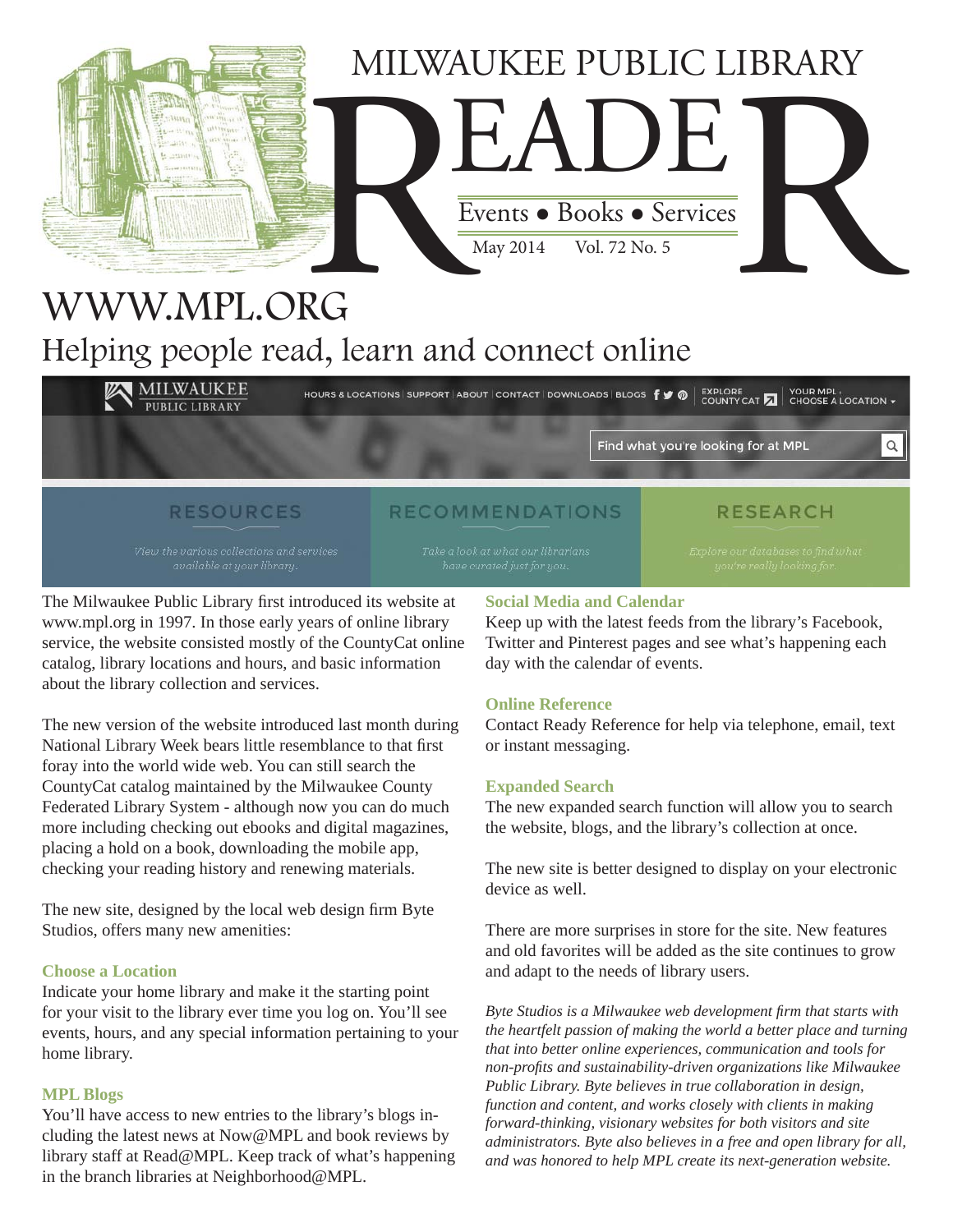### FROM THE





*The fi rst day of spring is one thing, and the fi rst spring day is another. The difference between them is sometimes as great as a month.* – Henry Van Dyke

One of my favorite things about living in Wisconsin is experiencing each of

its distinct seasons. Warm summer days at the lakefront, crisp autumn afternoons in Washington Park, silent, snowy evenings illuminated by holiday lights, and my favorite – that first spring day when you truly smell the earth waking up. Wisconsinites know that particular day has nothing to do with the calendar. It almost assuredly won't be the first day of spring. It comes in its own time each year, a welcome surprise to the senses after a cold, hard winter like the one we've just experienced.

I'm excited this year in particular because I've been anxiously awaiting the results of an all-white tulip "event" I planned. I planted about 100 bulbs in four varieties last fall and I can't wait to see them come up. I'm looking forward to taking those first spring walks around the neighborhood to see what my fellow gardeners have done and getting more ideas for the first major planting event for the summer.

Also on my spring calendar is a program at Central Library on **Monday, May 19 at 6 p.m.** in the Richard E. and Lucile Krug Rare Books Room entitled *America's Romance with the English Garden: How it All Began*. You're invited to spend an evening with Milwaukee native Thomas Mickey, author of *America's Romance with the English Garden* as he discusses the impact of British seed and nursery catalogs marketed to middle-class American gardeners in the mid to late 19th century. A book signing follows this free event. Books will be available for purchase from Boswell Book Company.

*Publisher's Weekly* reviewed the title, saying that "the English influence was first felt during the Colonial period, when English and American enthusiasts exchanged plant material and landscaping treatises. In the 19th century, new technologies allowed American seed and plant merchants to mass produce and distribute illustrated sales catalogues. The English plant and design preferences that were pictured on these colorful pages quickly became the standard by which American gardeners planned their gardens."

Please join us on May 19th, and in the meantime - Think Spring!



# Art Deco A 20th Century Machine Style for the Decorative Arts & Architecture

Take a fascinating look at Art Deco – the elegant, machine-inspired style of furniture, fashions, architecture and decorative arts – developed in Paris in 1925 as a way to move beyond the look of 19th century Art Nouveau. This free program will be presented by Prof. James Slauson on **Saturday, May 17 from 2-4 p.m.** in the Central Library's Richard E. and Lucile Krug Rare Books Room.

Prof. Slauson has taught Art and Design History and courses in the Humanities at the Milwaukee Institute of Art and Design for more than 20 years.

This lecture will be supplemented with materials from the Richard E. and Lucile Krug Rare Books Room. Space is limited. Please call the Art, Music & Recreation Room at 414.286.3071 to register.





**Vision:** The Milwaukee Public Library is an anchor institution that helps build healthy families and vibrant neighborhoods – the foundation of a strong Milwaukee. **Mission:** Inspiration starts here – we help people read, learn, and connect.

Library Director ............................................................ Paula A. Kiely Board of Trustees .......................................................... Ald. Ashanti Hamilton, president John Gurda, vice president; Supv. Theodore Lipscomb, financial secretary; Michele Bria; Denise Callaway; Ald. Milele Coggs; Sharon Cook; Ald. Nik Kovac; Chris Layden; Sam McGovern-Rowen; Joan Prince; Dir. Mark Sain MPL Foundation Board of Directors President ............ Arthur Harrington Friends of the Milwaukee Public Library President .... Marsha Huff

The Reader is published ten times per year by the Milwaukee Public Library to celebrate reading and share news about books, library services and events. The Reader is mailed to members of the Friends of the Milwaukee Public Library, distributed free at library locations and available at www.mpl.org. Call (414) 286-3572 or send

an e-mail with questions or comments to mailbox@mpl.org

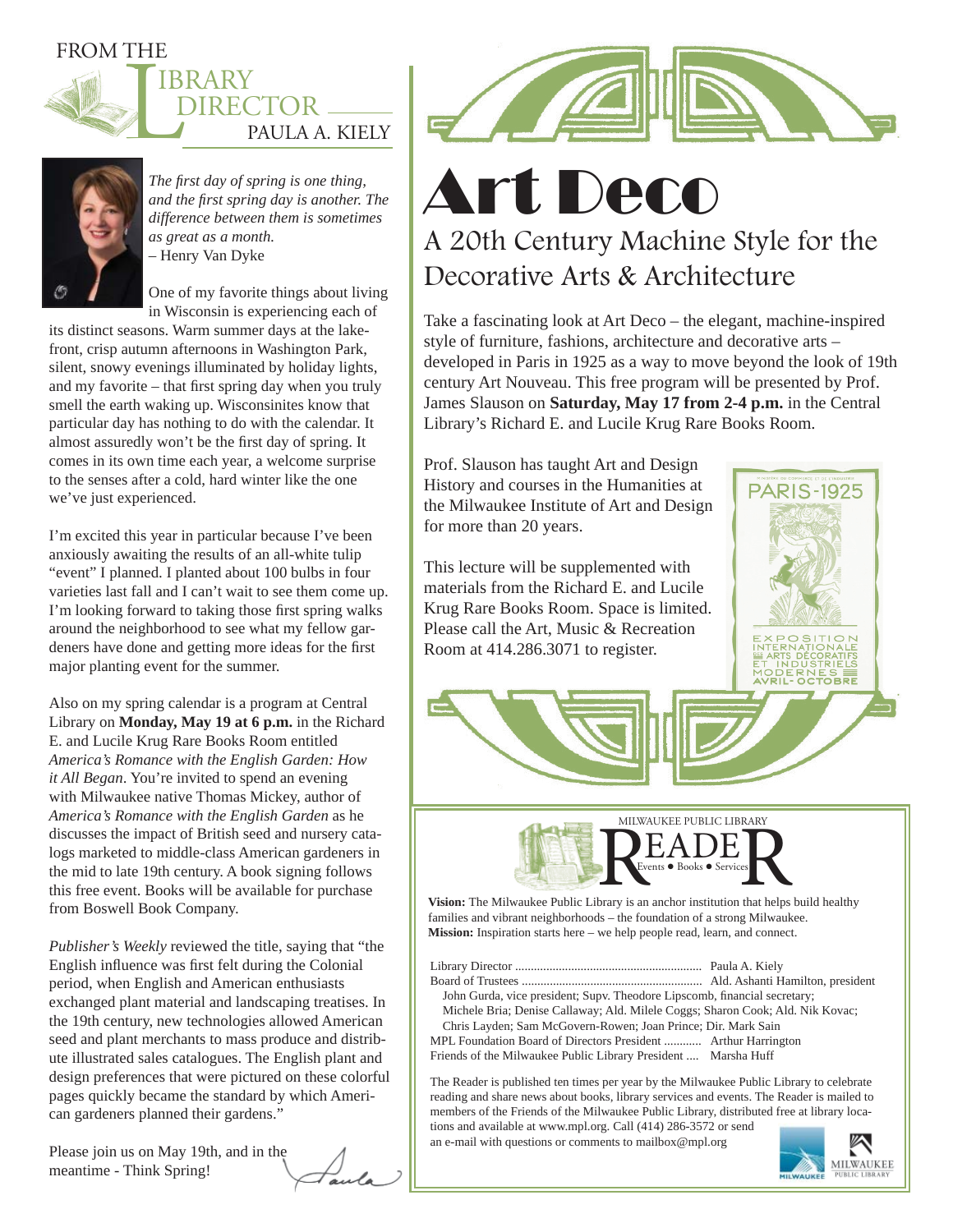

## Friends Book Carts Expand to All Milwaukee Public Library Branches

The Friends of the Milwaukee Public Library self-serve used book carts are now available in all branch libraries in addition to the book carts on the upper level of the Milwaukee Public Market, 400 N. Water St.

Be a Friend! It's easy to support the library by buying a used book at your local branch.



Friends book carts offer a variety of used books which can be purchased daily for \$1 each. All proceeds go to support Milwaukee Public Library. To learn more about hosting a Friends book cart at your place of business or public space, please call (414) 286-8720 or email Friends@mpl.org.

## Call for Volunteers for the Bookseller Used Bookstore

The Bookseller is a favorite stop for many who visit the Central Library. While browsing the book bargains you may have noticed Friends volunteers sorting books, stocking shelves and ringing up sales. If you have a love for books, and would like to give back to your library, consider volunteering with the Friends. All proceeds from book sales benefit the Mil-

waukee Public Library.

To learn more about the Bookseller and Friends Book Sales, or to volunteer please email Friends@mpl.org or call (414) 286-8720.

Your donation of books to the Bookseller is also appreciated!



### **Make a Difference for Your Library**

The Friends of the Milwaukee Public Library advocate for libraries, literacy, and lifelong learning through annual memberships. To join the Friends or renew your membership, please visit www.mpl.org and click on "Support the Library" or call (414) 286-8720.

Tours of historic Central Library are free and open to the public Saturdays at 1:30 p.m. To schedule a special tour or to learn about becoming a tour guide, please call (414) 286- TOUR.





**10¢ Used Book Sale:** Saturday, Sept. 20, 9 a.m.-4 p.m. Central Library, 814 W. Wisconsin Ave., Meeting Room 1

Featuring a large selection of used books, books on tape, magazines, comics, sheet music, children's books and more. All proceeds from this sale benefit the Milwaukee Public Library. Friends members may enter sales 30 minutes before the public with current membership card. Please use the Eighth Street entrance and present your card.

**There will be a 1/2 price sale in the Bookseller Used Book Store during the 10-cent Sale.**

**Next sale**: November 22, Holiday Sale ~ Central Library, 814 W. Wisconsin Ave.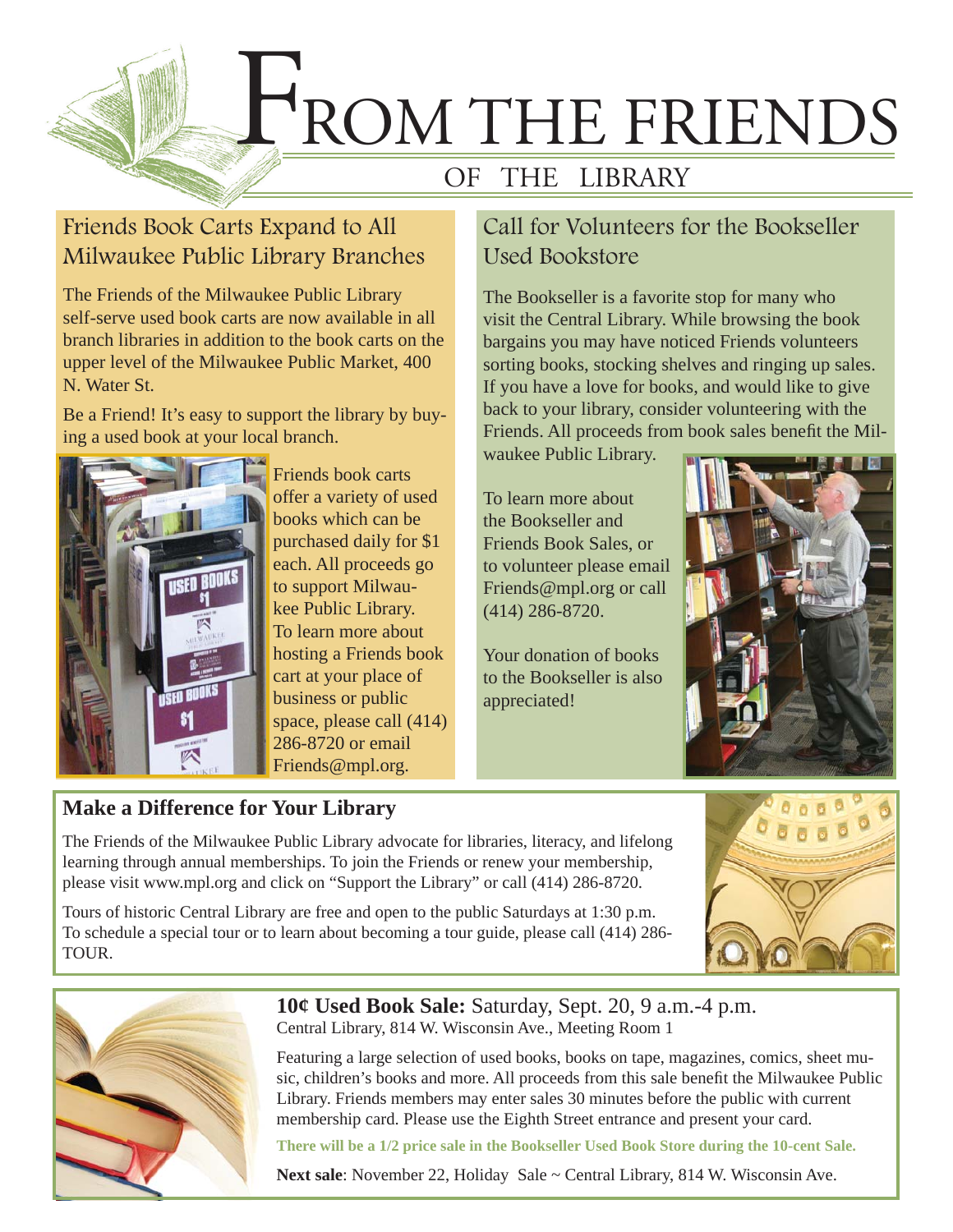

#### **Small Space Garden Ideas** by Philippa Pearson. 635- P36175.



2014. 2 Spring is coming and you can garden if you S have a big coffee mug, metal can from veg-h [etables, or any large container. This book shows](https://encore.mcfls.org/iii/encore/record/C__Rb3723006)  e you how to make art using plants or grow beautiful flowers. There are also ideas for growing useful vegetables in small containers. u

#### **Still Life with Bread Crumbs** by Anna Quindlen.



[Rebecca, a middle aged and once famous New](https://encore.mcfls.org/iii/encore/record/C__Rb3724866)  York photographer, is faced with financial worries. In order to make ends meet she subleases her Manhattan apartment and moves to a cottage in the woods. Little does she know how life changing this mid-life move will be.

#### **[Dark Invasion: 1915: Germany's Secret War and the Hunt](https://encore.mcfls.org/iii/encore/record/C__Rb3733208)**



**for the First Terrorist Cell in America** by Howard Blum. 940.48 B658. 2014. A fascinating and suspenseful account of America's slide into World War I while still ostensibly neutral, and the German attempt to pre-empt the conflict by setting up a spy network in the United States.

#### **Reading Dante: From Here to Eternity** by Prue Shaw.



851.1 D192SH. 2014. Just in time for what is roughly the 700th anniversary of Dante's *Divine Comedy* comes this scholarly yet accessible look at one of the greatest works in world literature. Shaw delineates Dante's world – including Florentine [politics, medieval theology, and classical myth](https://encore.mcfls.org/iii/encore/record/C__Rb3722435)  p – showing how it helped create the framework –

#### **Churchill's First War: Young Winston at War with the**

of his triptych of epic poems.



**Afghans** by Con Coughlin. 954.912 C854. 2014.

The late 1890s saw British troops engaged in a guerrilla war in Afghanistan. Serving in his first significant action was Winston Churchill, who later published a book on the war: *The Story of the Malakand Field Force* (954.912 C563 1989). Coughlin gives a detailed account of how the war and Churchill's account

of it helped launch his political career, and outlines the parallels between this war and America's presence in Afghanistan.

#### **[Simple Flower Arranging: Step-by-Step Designs and Tech-](https://encore.mcfls.org/iii/encore/record/C__Rb3718621)**



**niques** by Mark Welford and Stephen Wicks. **n** 745.92 W445S. 2014. 7

Easy instructions and beautiful photographs E enable you to create magnificent arrangements, and helpful sidebars list the materials required. a Different containers are featured from zinnias D in vintage tea glasses, to mixed flowers in jars, to juicy germinis in carved out oranges. t

#### **Lake of Tears** by Mary Logue. Mystery. 2014.



A replica of a Norwegian boat is set on fire in Fort St. Antoine in celebration of the town's Norwegian heritage. It's all fun and games at the festival until a young woman's remains are found in the ashes and one of the prime [suspects is an Afghanistan vet suffering from](https://encore.mcfls.org/iii/encore/record/C__Rb3725179)  PTS who just happens to be the boyfriend of Sheriff Watkins' daughter.

#### **The Martian** by Andy Weir. Science Fiction. 2014.



[After a dust storm causes his team to evacuate](https://encore.mcfls.org/iii/encore/record/C__Rb3720325)  Mars, astronaut Mark Watney must learn to survive the red planet's inhumane terrain by attacking problem after problem with scientific precision and ingenuity.

#### **Shovel Ready** by Adam Sternbergh. Mystery. 2014.



[Spademan is a garbageman – his own term for](https://encore.mcfls.org/iii/encore/record/C__Rb3714759)  hit man. In a dystopian New York, Spademan is hired to kill an evangelist's daughter, but nothing is as it seems. Sternbergh leads the noir genre into the near future with this debut novel.

#### **Death Trade** by Jack Higgins. Fiction. 2014.



Another great spy story with Sean Dillon and A the "Prime Minister's private army." Dillon and company must try to save an Iranian scientist c and his family who have been threatened with a death if he runs to the West with his break-d through secrets about nuclear weapons. t

*Recommendations by Tippecanoe Library staff: R librarians Irene Moraniec and Christopher l*

*Gawronski, library reference assistant Sue Gustafson, and neighborhood library service assistant Kyle Davis.*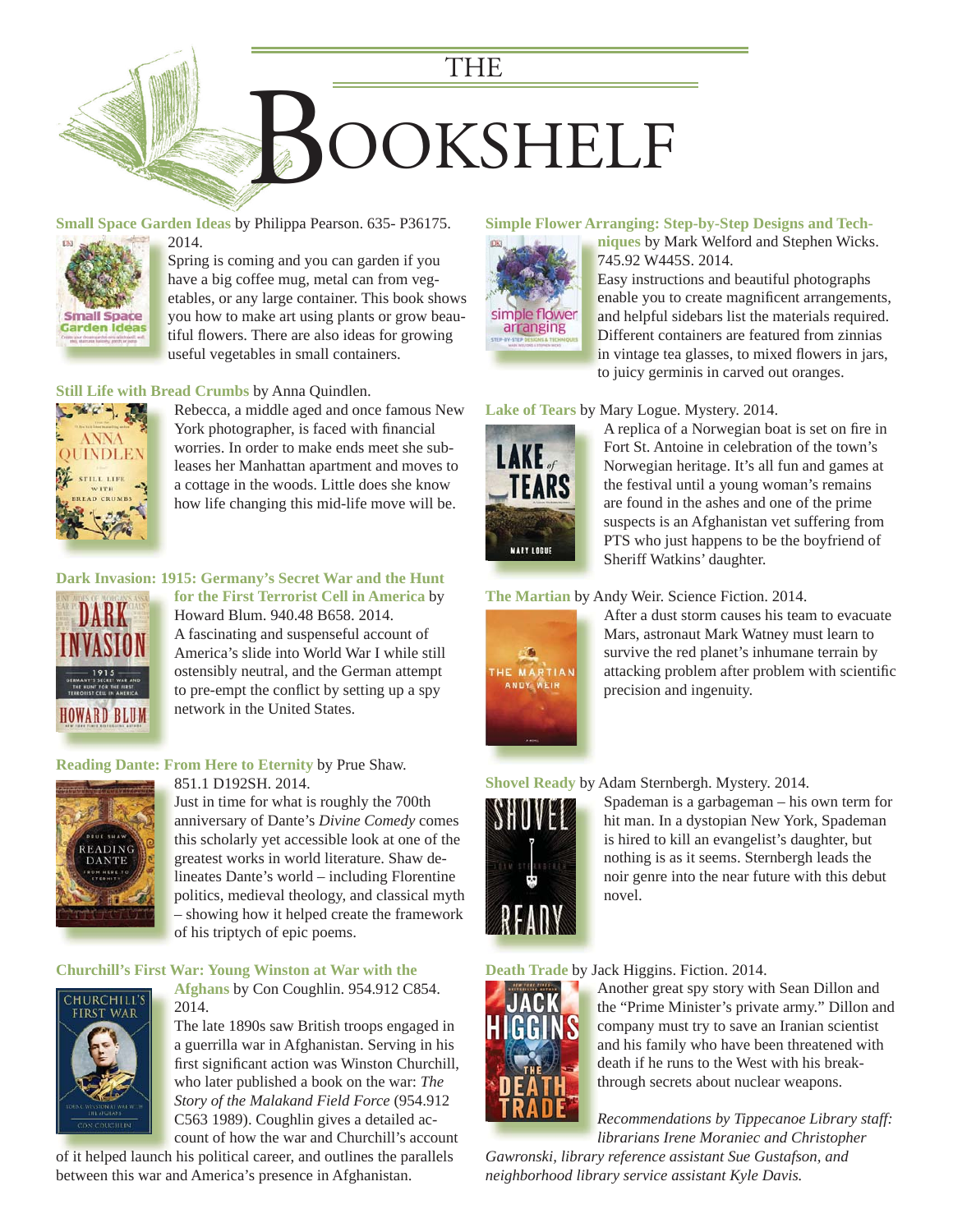# HILDREN'S ROOM

# Literary Feast for Young Foodies

In researching "children and foodies," the number of results is not surprising. What is surprising, however, is the hotly controversial nature of this topic. The debate ranges between American children's lack of sophisticated taste buds to overly indulged food elitists who approach all food with an air of condescension. Perhaps there is a happy medium between these two extreme viewpoints? The first place to start is dirt... or more literally, soil. Learning where our food comes from, how it grows, the sheer variety of fruits and vegetables, and then experimenting in the kitchen might be the way to get kids interested in the food they eat. Books are a perfect place



**We're Going to the Farmers' Market** by Stefan Page. BRD PAGE. (Ages 0-2) [In simple rhyming text, readers take a trip to the](https://encore.mcfls.org/iii/encore/record/C__Rb3725469)  farmer's market to select a variety of groceries

**I Like Berries, Do You?** by Marjorie W. Pitzer. BRD PITZER. (Ages 0-2)

This colorful board book uses photos to capture children with Down syndrome enjoying a variety of healthy foods. Children will be engaged by the

[simple text and repetition of the "I like \\_\\_\\_\\_, do you?" refrain.](https://encore.mcfls.org/iii/encore/record/C__Rb3723818)

that will make a delicious meal.



**Rainbow Stew** by Cathryn Falwell. PIC FALWELL. (Ages 3-6) [Three grandchildren help their grandfather pick a](https://encore.mcfls.org/iii/encore/record/C__Rb3670472)  variety of fruits and vegetables from the garden

to make his special stew. A recipe is included for making your own version of Rainbow Stew.



**Plants Feed Me** by Lizzy Rockwell. 581.632 R684. (Ages 3-8) Young children explore the different parts of plants [and learn how they grow from plants in a garden to](https://encore.mcfls.org/iii/encore/record/C__Rb3731329)  a bountiful and colorful meal on the table.



**Cheers for a Dozen Ears: A Summer Crop of Counting** by Felicia Sanzari Chernesky; illustrated by Susan Swan. PIC CHERNES. (Ages 4-7) [A family goes to the farmer's market and picks out](https://encore.mcfls.org/iii/encore/record/C__Rb3731767)  fresh food to make a meal. Illustrations and text explore a variety of fruits and vegetables while working on counting skills.

to start developing an understanding for, and inspiring a curiosity about the foods that provide children with the necessary nutrition to grow and learn. Check out some of these great books about healthy foods, farmer's markets, gardening, and cooking. Curious for more? Talk to your librarian for other great books to inspire the child in your life to become a young foodie!



**What's in the Garden?** by Marianne Berkes; illustrated by Cris Arbo. 635 B512. (Ages 4-8) This beautifully illustrated book includes recipes, [gardening tips, food facts, and a rhyming riddle to](https://encore.mcfls.org/iii/encore/record/C__Rb3677994)  introduce each of the foods.



**Farmer Will Allen and the Growing Table** by Jacqueline Briggs Martin; illustrated by Eric-Shabazz Larkin; afterword by Will Allen. 92 A43215M. (Ages 6-11) Local farmer Will Allen turned an abandoned city lot into a thriving garden to create Growing Power. This upbeat story reveals Allen's vision for the com-

[munity and the power of food to bring people together.](https://encore.mcfls.org/iii/encore/record/C__Rb3692150)



**Mommy & Me Start Cooking**. 641.5 M733 2014. (Ages 5-10)

Encourage young ones to get in the kitchen and learn the basics of cooking. This book includes [suggestions for children to help in preparing food.](https://encore.mcfls.org/iii/encore/record/C__Rb3720782)







**[Cool World Cooking: Fun and Tasty Recipes for](https://encore.mcfls.org/iii/encore/record/C__Rb3691930)  Kids!** by Lisa Wagner. 641.59 W1345. (Ages 6-12) With recipes from all over the world, young inspiring chefs can learn the basics of cooking and begin exploring a global palate.